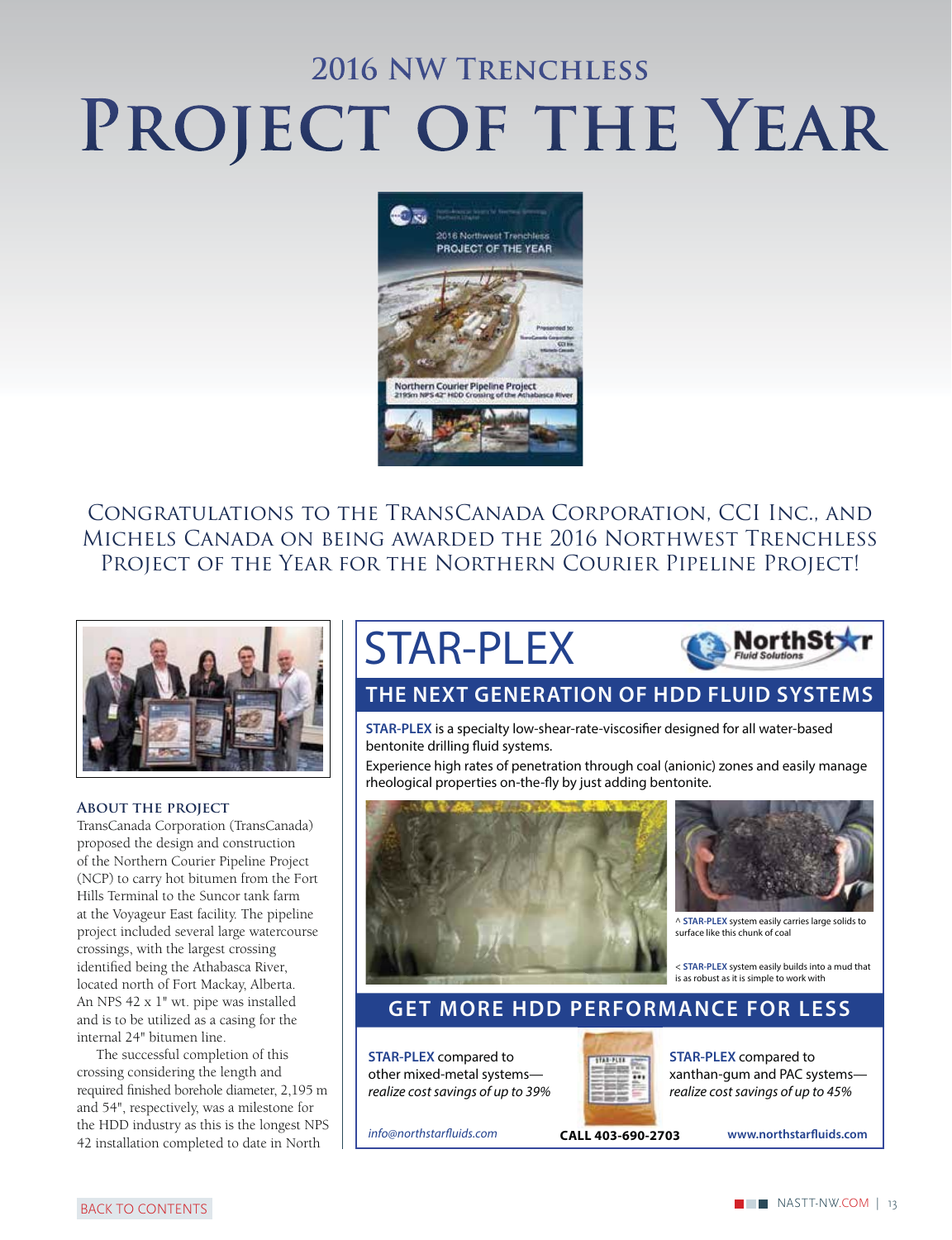### **Project of the Year**

America. The HDD construction required thorough planning and implementation of an approved preliminary construction plan and the ability to adapt to changing conditions as they presented themselves in a very remote region of Alberta, Canada. Utilizing sound HDD experience and a combination of cutting-edge installation tooling and techniques, such as pilot-hole intersect gyro steering, pipe thrusters, equipment winterization, and deployment of properly sized equipment for achievement of the installation which occurred during the winter of 2015.

Michels Canada was contracted by TransCanada to perform construction of the HDD as well as the pipe makeup and pullback support of the Athabasca NPS 42 HDD. The Athabasca River crossing was part of an overall program that included six HDDs and one Direct Pipe all installing NPS 42 casing. Preconstruction plans were submitted as part of the requirement by the owner following the TransCanada HDD specifications – TES PROJ HDD Rev 1.

Mobilization to the prepared HDD work pads started in August 2016 from a staging yard that was provided by TransCanada at a nearby site outside of Fort McKay, Alberta.

Surface casing was part of the initial proposed design that had 20 m specified at both the entry and exit sides of the crossing. Soft near surface formation common to the area quickly gave way to

competent formation that only allowed for the 20 m installation as designed. The steel conductor casings were both installed using a pneumatic hammer, or were excavated at the required entry/exit angles to facilitate the given designed geometry.

Entry and exit sides were set up simultaneously with full spreads dedicated on each side in preparation for staging the 1,200,000 lb. HDDs as well as a full complement of mud cleaning and recycling equipment capable of pumping and cleaning 4m<sup>3</sup> per minute as would be expected during operations.

### **"This is the longest NPS 42 installation completed to DATE IN NORTH America."**

The pilot hole was initially drilled to 12 ¼ inches with 4-radius curves to manage the entry angle of 12 degrees and exit angle of 11 degrees, which were critical in the overall project design. Due to specified grouting



requirements, the installation needed to maintain precise gradients at critical points along the projected profile in order to adhere to the engineered grouting plan for installation of the grout in lifts for proper curing. Performing the pilot hole intersect was a major challenge in itself as it had to take place along a 0.75° slope designed for the tangent. A combination of guidance systems including gyroscope and Paratracker systems were used during the pilot hole drilling due to the length, depth of 70 m (230 feet), and annular pressure monitoring requirements in the sensitive area.

#### **Tackling the challenges**

Subsurface conditions proved formidable and inconsistent. Crews drilled and navigated through variable formations consisting of oil sands, sands and silts, hard limestone, sandstone and siltstone, while attempting to maintain control of mud properties efficient in holding the hole and carrying out drilled cuttings. Northstar Fluid Solutions provided the Engineer Designed Fluid Program that was approved by the owner before drilling and had managed it closely with regular checks to react to the changing formation. Cleaning the hole along a drill path of this length proved challenging with the flow of drill fluid cuttings going to both entry and exit sides unexpectedly. With both entry and exit having full and complementary mud cleaning and recycling equipment, the program was successful and finished with what both owner and contractor agreed was a cleaned hole.

Due to being in a remote and secluded location, having a large variety of downhole tooling available was important to facilitate as little downtime as possible. After review of the available geotechnical data Michels had source or redesigned the required tooling early to insure continuous optimal production. Sizes and types of tooling ranged from 12 ¼" pilot bits to 54" reamers/fly-cutters all capable of soft displaceable formation up to hard rock. Due to the length, diameter, and elevation change of the borehole, added flow capacity was needed to remove cuttings and maintain a clean hole. Bitumen zones proved most challenging as equipment wear was substantial requiring continual monitoring and maintenance.

The finished hole was reamed to a final diameter of 54" in multiple stages to accommodate installation of the 42" x 1.00" wt. steel casing.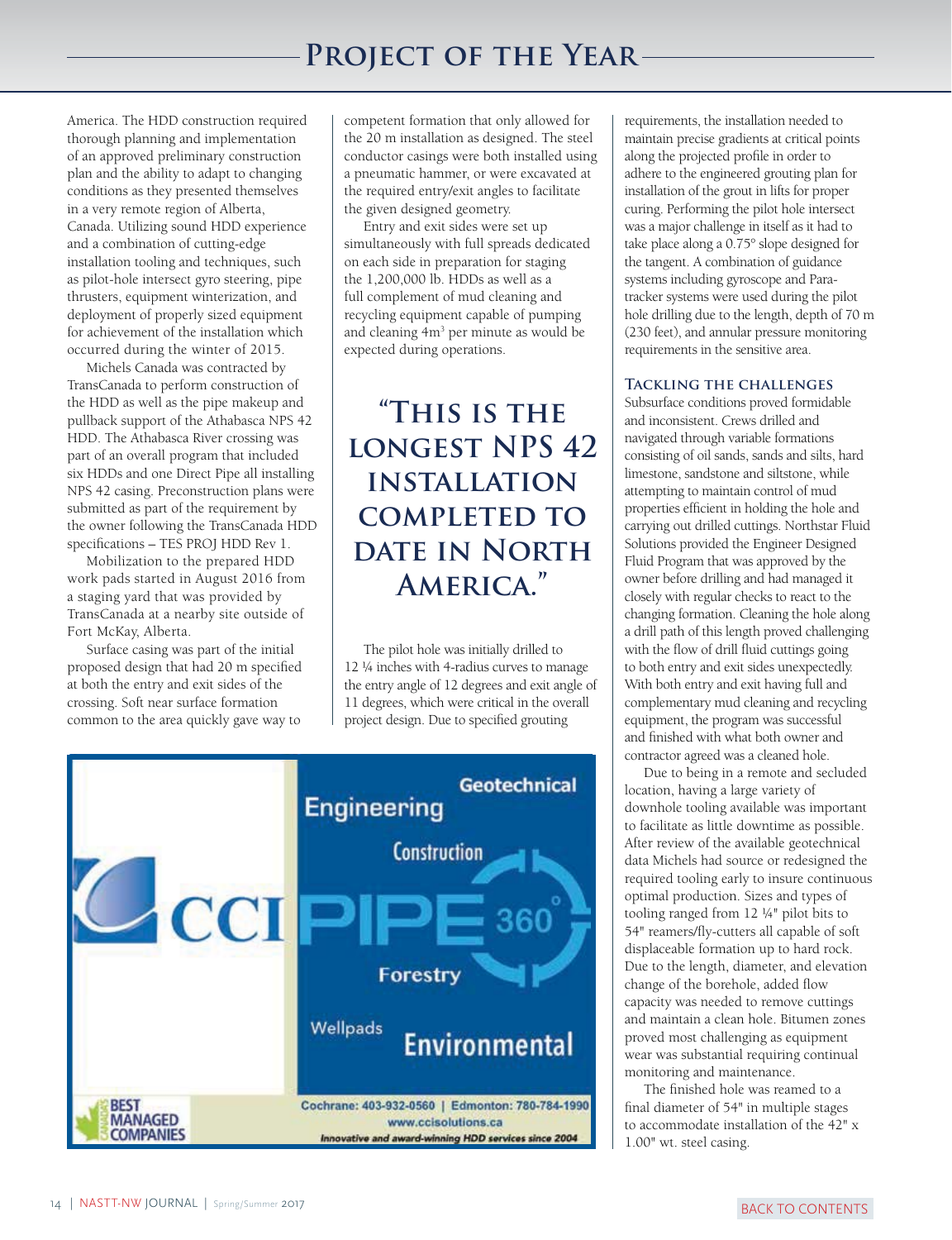### **Project of the Year**

**"This process was by Michels' estimation a success due to minimizing traffic and maintaining production on site."**





### **[Pioneering Underground Technologies](http://www.herrenknecht.com)**



www.herrenknecht.com